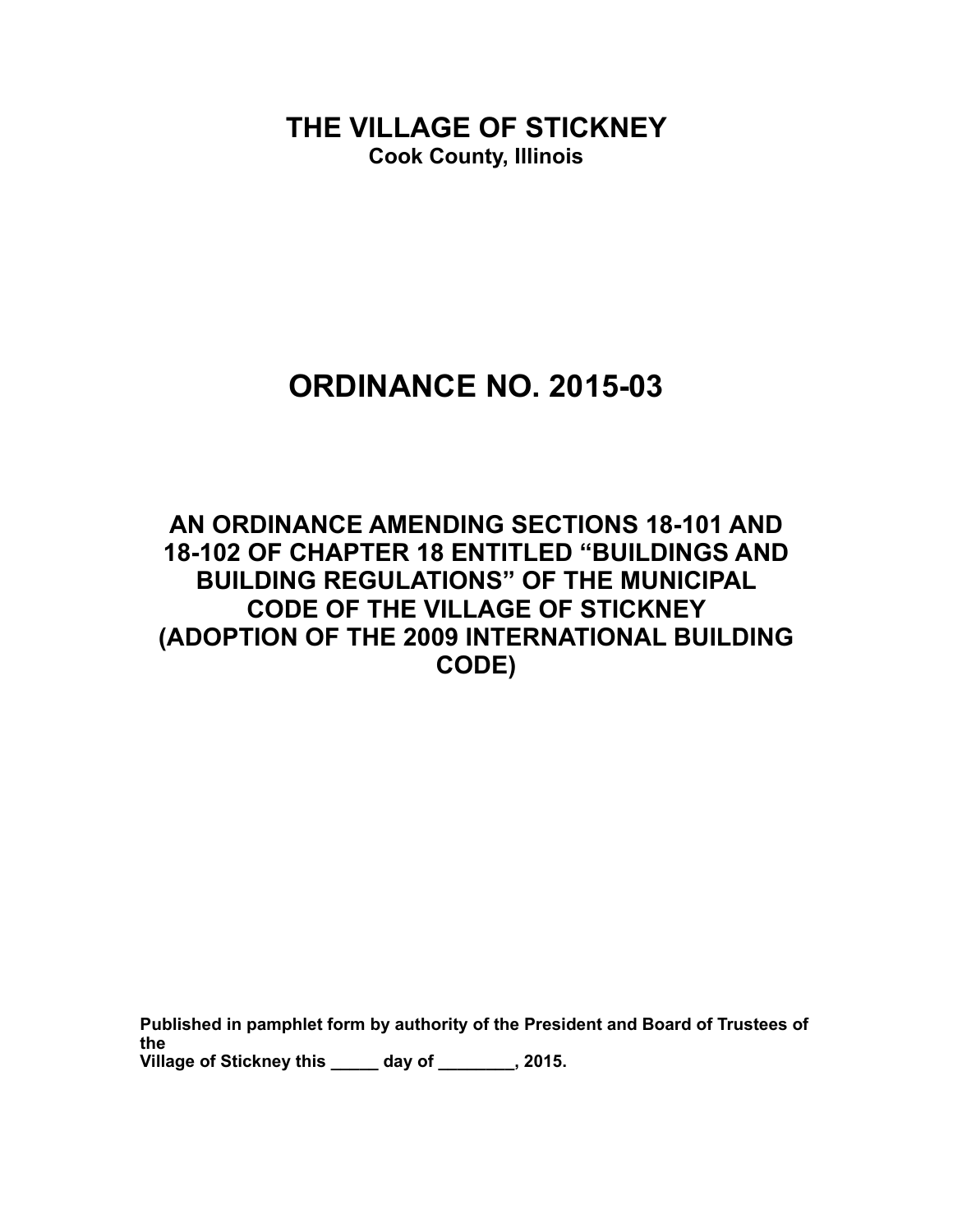**Passed by the President and Board of Trustees of the Village of Stickney this** 

**\_\_\_\_\_\_ day of \_\_\_\_\_\_\_\_\_\_\_\_, 2015.**

#### **ORDINANCE NO. 2015-03**

### **AN ORDINANCE AMENDING SECTIONS 18-101 AND 18-102 OF CHAPTER 18 ENTITLED "BUILDINGS AND BUILDING REGULATIONS" OF THE MUNICIPAL CODE OF THE VILLAGE OF STICKNEY (ADOPTION OF THE 2009 INTERNATIONAL BUILDING CODE)**

**BE IT ORDAINED** by the President and Board of Trustees of the Village of Stickney, Cook County, Illinois as follows:

**Section 1. Section 18-101**, "Adopted," of Article 1 entitled "Building Code" of Chapter 18 entitled "Buildings and Building Regulations" be and the same is hereby amended to read as follows:

 **Sec. 18-101 Adoption of Building Code**. There is hereby adopted by reference, as if fully

 set out at length in this section, that publication known and designated as the International Building Code, 2009 Edition, including Appendix Chapters C, E, F, G, H, I and J,

as published by the International Code Council as the Building Code of the<br>Village of Stickney, Illinois, regulating and governing the conditions and mainten Illinois, regulating and governing the conditions and maintenance of all property, buildings

 and structures; by providing the standards for supplied utilities and facilities and other physical

 things and conditions essential to ensure that structures are safe, sanitary and fit for occupation

 and use; and the condemnation of buildings and structures unfit for human occupancy and use

 and the demolition of such structures as herein provided; providing for the issuance of permits; and each and all of the regulations, provisions, penalties, conditions and terms of said Building

 Code, three copies of which are on file in the office of the Village Clerk with the following

 additions, insertions and deletions and changes to the Building Code set forth in **Section** 

18-102 of this Chapter 18.

**Section 2. Section 18-102** "Definition " of article III entitled "Building Code" of Chapter 18 entitled Buildings and Building Regulations be and the same is hereby amended to read as follows: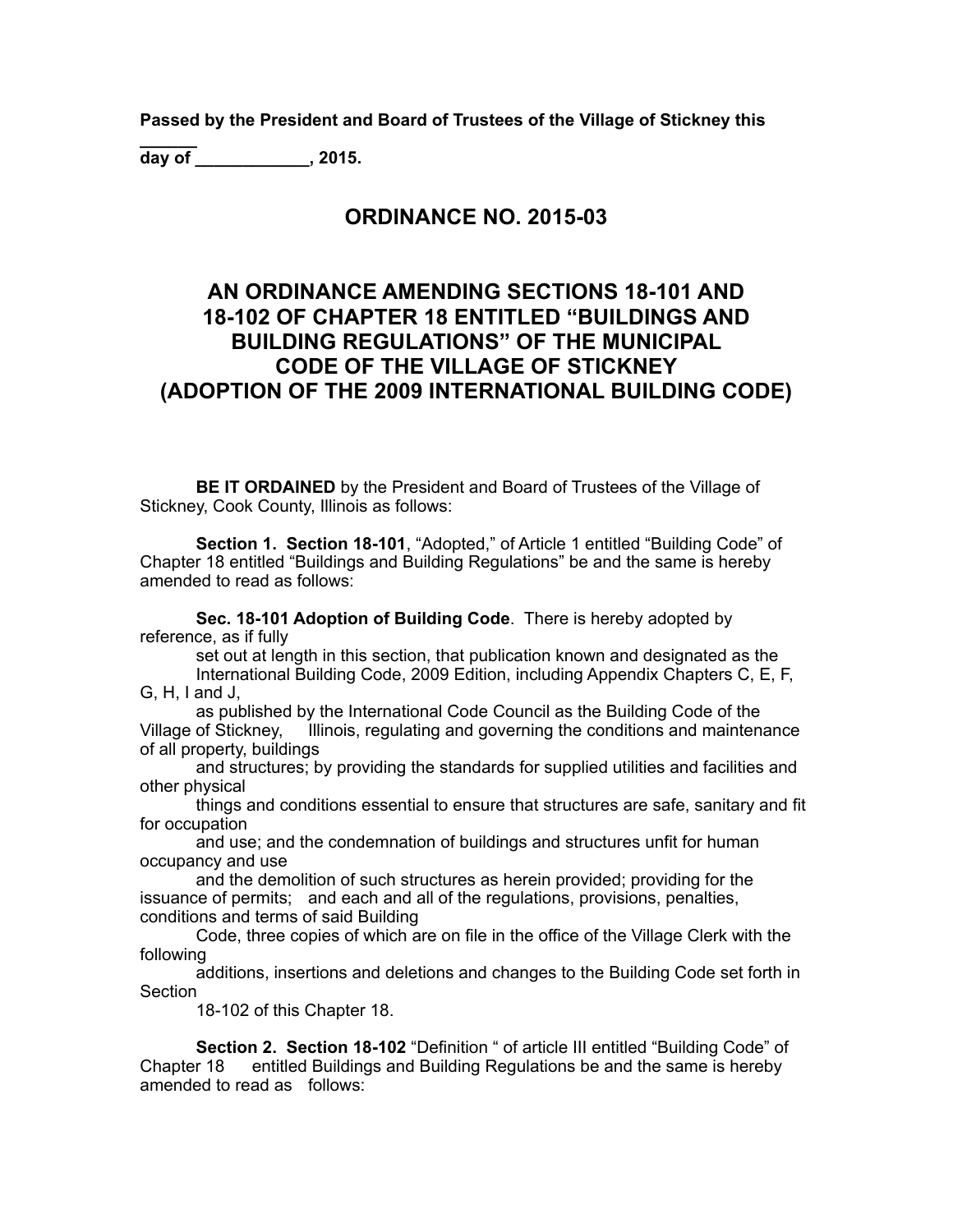**Section 18-102.** Additions, insertions, deletions and changes:

- A. Whenever the term Name of Jurisdiction is used, it shall mean the Village of Stickney.
- B. References to the establishment and duties and authority of the Board of Appeals shall not be effective and shall be deleted.

 C. The following sections or subsections of the Building Code are revised, deleted or added as indicated:

902.1 definition of Fire Area is hereby revised to read as follows:

 The aggregate floor area bounded by the exterior walls of a building: regardless of fire walls, fire barriers, or fire resistance rate horizontal assemblies.

903.2 is hereby revised to read:

or

 903.2 Where required. Approved automatic sprinkler systems in new buildings and structures shall be provided in the locations described in 903.2.1 through 903.2.12 as amended.

 Approved automatic sprinkler systems shall be provided in existing buildings and structures when any of the following conditions exist:

 1. A change of use occurs and the new use would require an automatic sprinkler system if it were a new building or structure.

 2. When an addition is made to the building or structure resulting in enlarging a fire area that would necessitate an automatic sprinkler system if it were a new building or structure.

 3. When the building or structure receives alterations or improvements valued at or costing 50% or more of the replacement cost of the existing building or structure; or when 50% or more of the existing building or structure is being altered or improved.

903.2.1.1 item 1 is hereby revised to read: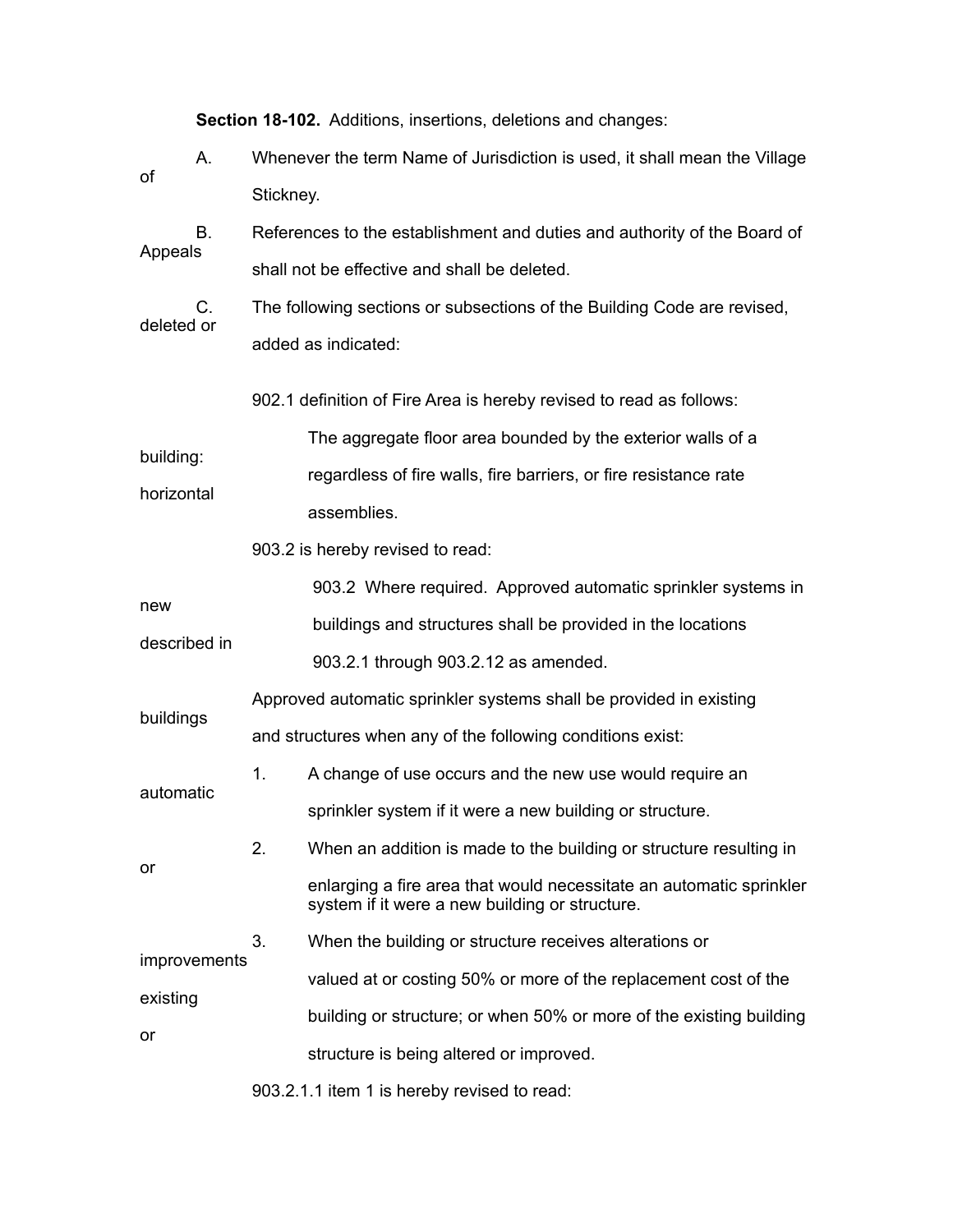|                          | 1.                                                               |                                                                   | The fire area exceeds 5,000 square feet.                         |  |  |  |
|--------------------------|------------------------------------------------------------------|-------------------------------------------------------------------|------------------------------------------------------------------|--|--|--|
|                          | 903.2.1.3 item 1 is hereby revised to read:                      |                                                                   |                                                                  |  |  |  |
|                          | 1.                                                               |                                                                   | The fire area exceeds 5,000 square feet.                         |  |  |  |
|                          | 903.2.1.4 item 1 is hereby revised to read:                      |                                                                   |                                                                  |  |  |  |
|                          | 1.                                                               |                                                                   | The fire area exceeds 5,000 square feet.                         |  |  |  |
|                          | 903.2.3 Group E item 1 is hereby revised to read:                |                                                                   |                                                                  |  |  |  |
| in area.                 | 1.                                                               |                                                                   | Throughout all Group E fire areas greater than 5,000 square feet |  |  |  |
|                          | 903.2.4 is hereby revised to read:                               |                                                                   |                                                                  |  |  |  |
| be<br>$F-2$              |                                                                  |                                                                   | 903.2.4 Group F-1 and F-2. An automatic sprinkler system shall   |  |  |  |
|                          |                                                                  | provided throughout all buildings containing a Group F-1 or Group |                                                                  |  |  |  |
|                          |                                                                  |                                                                   | occupancy where one of the following conditions exists:          |  |  |  |
|                          |                                                                  | 1.                                                                | -2-<br>A Group F-1 or F-2 fire area exceeds 5,000 square feet.   |  |  |  |
|                          |                                                                  | 2.                                                                | A Group F-1 or F-2 fire area is located more than three          |  |  |  |
| stories                  |                                                                  |                                                                   | above grade plane.                                               |  |  |  |
|                          |                                                                  | 3.                                                                | Deleted.                                                         |  |  |  |
|                          | 903.2.7 Group M, Item 1 is hereby revised to read:               |                                                                   |                                                                  |  |  |  |
|                          |                                                                  | 1.                                                                | A Group M fire area exceeds 5,000 square feet.                   |  |  |  |
|                          | 903.2.7 Group M is further revised by deleting Item 3.           |                                                                   |                                                                  |  |  |  |
|                          | 903.2.9 Group S-1 is hereby revised to read:                     |                                                                   |                                                                  |  |  |  |
| be provided<br>where one | 903.2.9 Groups S-1 and S-2. An automatic sprinkler system shall  |                                                                   |                                                                  |  |  |  |
|                          | throughout all buildings containing a Group 5-1 or 5-2 occupancy |                                                                   |                                                                  |  |  |  |
|                          | of the following conditions exists:                              |                                                                   |                                                                  |  |  |  |
| stories                  |                                                                  | 1.                                                                | A Group S-1 or S-2 fire area exceeds 5,000 square feet.          |  |  |  |
|                          |                                                                  | 2.                                                                | A Group S-1 or S-2 fire area is located more than three          |  |  |  |
|                          |                                                                  |                                                                   | above grade plane.                                               |  |  |  |
|                          |                                                                  | 3.                                                                | Deleted.                                                         |  |  |  |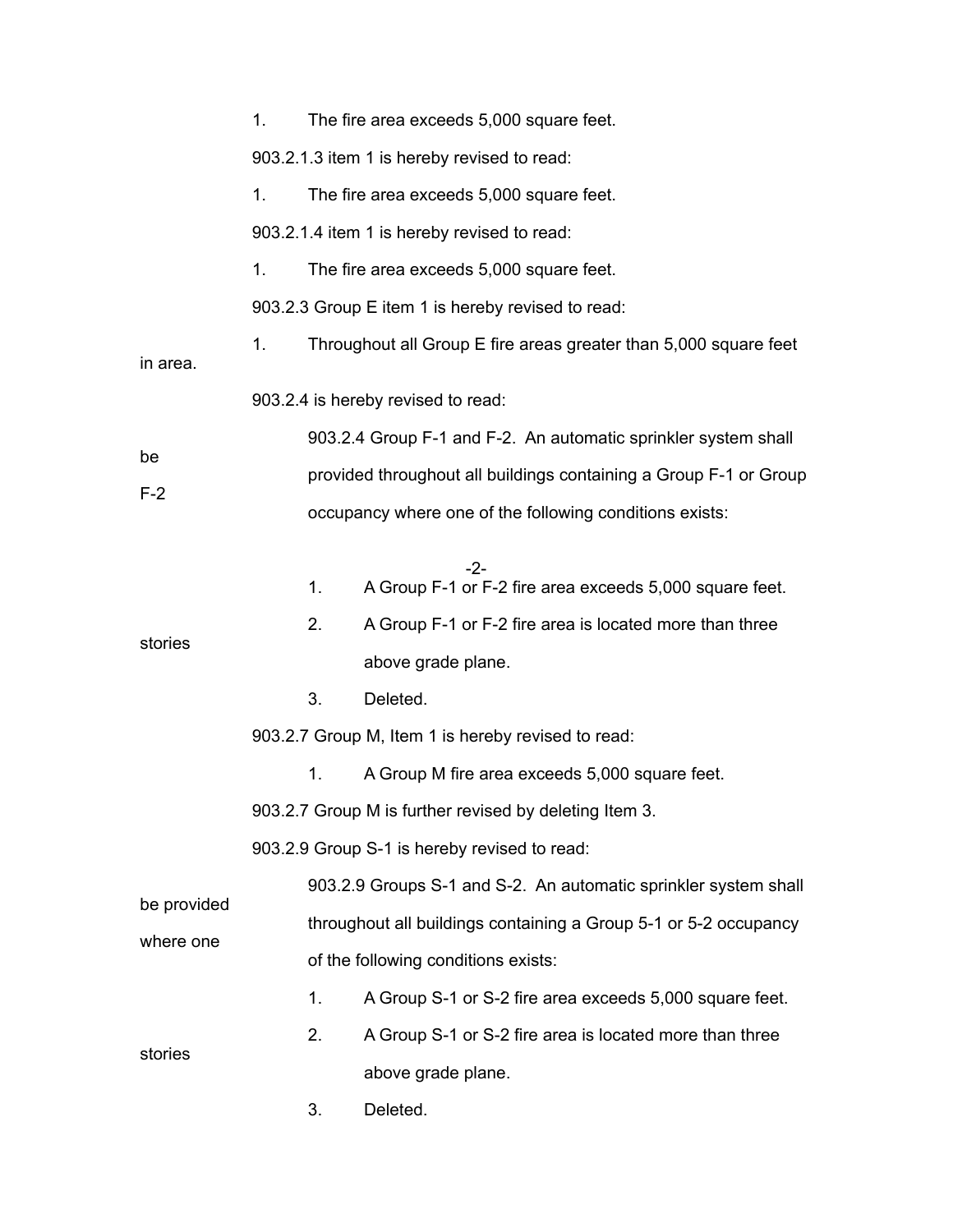| 903.2.9.1 items 1 and 2 are hereby revised to read: |  |
|-----------------------------------------------------|--|
|-----------------------------------------------------|--|

|                   | 1.                                                                  | Buildings having two or more stories above grade plane,                |  |  |  |
|-------------------|---------------------------------------------------------------------|------------------------------------------------------------------------|--|--|--|
| including         |                                                                     | basements with a fire area containing a repair garage                  |  |  |  |
| exceeding         |                                                                     | 5,000 square feet.                                                     |  |  |  |
|                   | 2.                                                                  | Buildings no more than one story above grade plane, with               |  |  |  |
| a fire<br>feet.   |                                                                     | area containing a repair garage exceeding 5,000 square                 |  |  |  |
| read:             |                                                                     | 903.2.10 Group S-2 enclosed parking garage item 1 is hereby revised to |  |  |  |
|                   | 1 <sub>1</sub>                                                      | Where the fire area of the enclosed parking garage                     |  |  |  |
| exceeds 5,000     |                                                                     | square feet.                                                           |  |  |  |
|                   |                                                                     | 903.3.5 Water Supplies is hereby revised to read:                      |  |  |  |
|                   |                                                                     | 903.3.5 Water Supplies. Water supplies for automatic sprinkler         |  |  |  |
| systems           | shall comply with this section and the standards referenced in      |                                                                        |  |  |  |
| 903.3.1.          | The potable water supply shall be protected against backflow in     |                                                                        |  |  |  |
| accordance        | with the requirements of this section and the Plumbing Code         |                                                                        |  |  |  |
| applicable to the | Village of Stickney. Hydrant water flow data used for any sprinkler |                                                                        |  |  |  |
| system            |                                                                     | shall be no more than one (1) year old.                                |  |  |  |
|                   |                                                                     | -3-                                                                    |  |  |  |
|                   |                                                                     | The following subsection is hereby added:                              |  |  |  |
| ceilings          |                                                                     | 903.3.8 Groups S and F speculative buildings and structures with       |  |  |  |
|                   |                                                                     | of 25 feet or more. Where a building or structure of Use Group S       |  |  |  |

or F with a ceiling height of 25 feet or more is proposed and no specific tenant is known, an **ESFR** sprinkler system designed for Class IV commodities stored on racks to the greatest possible greatest possible storage height shall be provided.

The initial paragraph of 903.4.1 is hereby revised to read:

| be distinctly        | 903.4.1 Monitoring. Alarm, supervisory and trouble signals shall |
|----------------------|------------------------------------------------------------------|
| <b>Stickney Fire</b> | different and shall be automatically transmitted directly to the |
|                      | Department Communications Center.                                |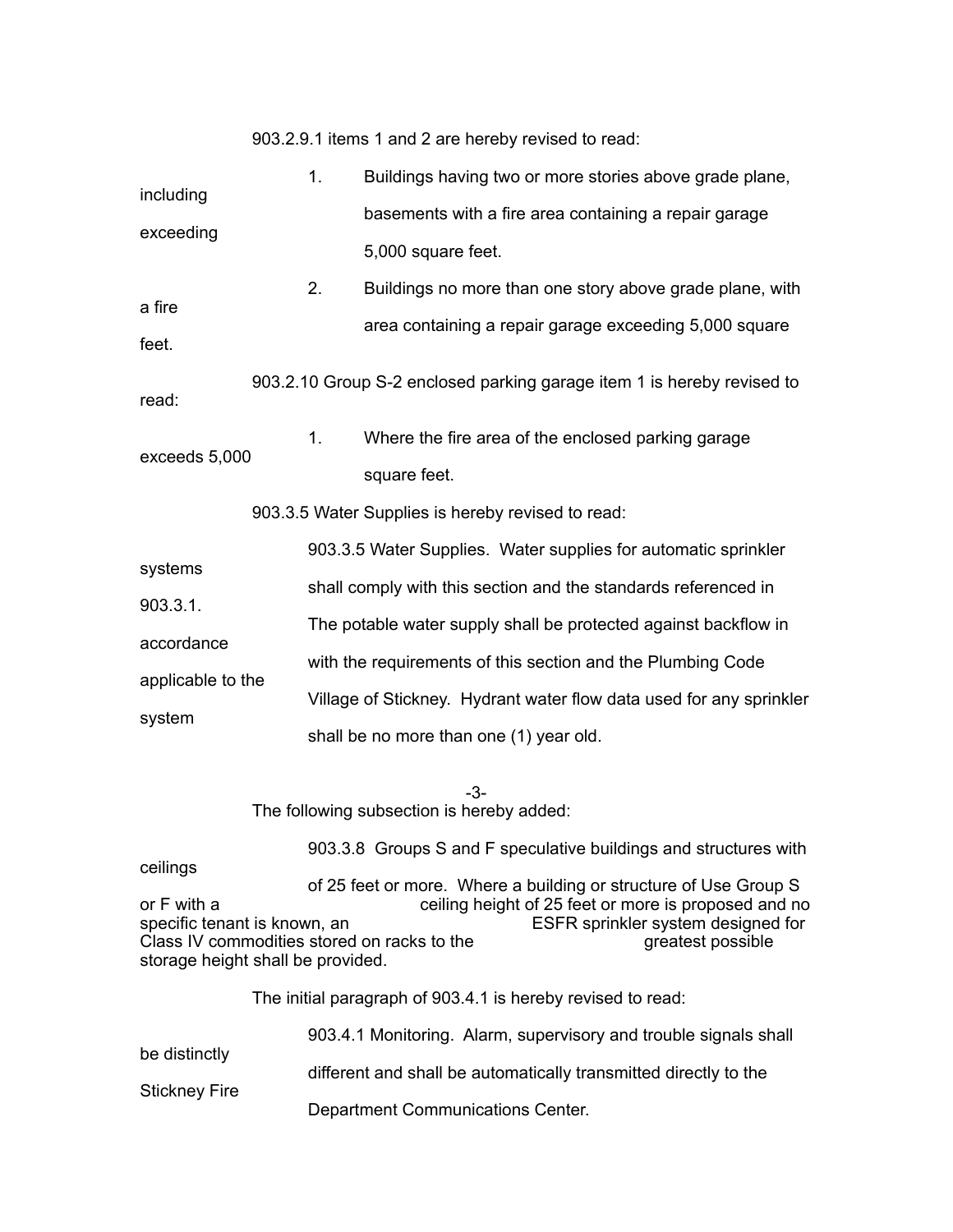The following subsections are hereby added:

| bell visual<br>provided | 903.4.2.1 Outside Devices. Provide an outside audible horn or                                                                              |
|-------------------------|--------------------------------------------------------------------------------------------------------------------------------------------|
|                         | (75 cd clear strobe) device over the fire department connection.                                                                           |
|                         | 903.4.2.2. Occupant notification. All sprinklered buildings shall be                                                                       |
|                         | with occupant notification appliances.                                                                                                     |
|                         | 903.4.2.3. Access to test valves. Fire sprinkling system                                                                                   |
| inspectors test valves  | shall be accessible at all times and located no more than six (6)                                                                          |
| feet above the          | finished floor. On multiple riser systems test valves shall be                                                                             |
| marked as to which      | riser and area it tests.                                                                                                                   |
|                         | 903.4.3. Floor Control Valves is hereby revised to read:                                                                                   |
|                         | 903.4.3. Floor Control Valves. Approved supervised indicating                                                                              |
| control                 | valves shall be provided at the point of connection to the riser on                                                                        |
| each                    | floor in multiple story buildings. Provide floor control valves with                                                                       |
| water                   | flow switches for each floor.                                                                                                              |
|                         | The following sections and subsections are hereby added:                                                                                   |
| provide                 | 903.4.4. Automatic Sprinklers. Where automatic sprinklers                                                                                  |
|                         | protection to an area with an approved flow switch interconnected                                                                          |
| to                      | the fire alarm system, and the area is easily identifiable as to the<br>location of the activation, additional automatic detectors are not |
| required.               | When a building has numerous rooms protected by a zoned                                                                                    |
| sprinkler system,       | additional smoke detectors shall be required to provide a more                                                                             |
| rapid means             | to identify the location of a fire.                                                                                                        |
|                         | 903.3.5.3. Minimum Safety Factor. Provide a minimum 10% or 5                                                                               |
| psi<br>minimum above    | minimum safety factor, and the system demand shall be 5 psi                                                                                |
|                         | the season low water flow test supply.                                                                                                     |
|                         | 903.7. Hydraulic Name Plate. By each hydraulically calculated                                                                              |
| area, on                |                                                                                                                                            |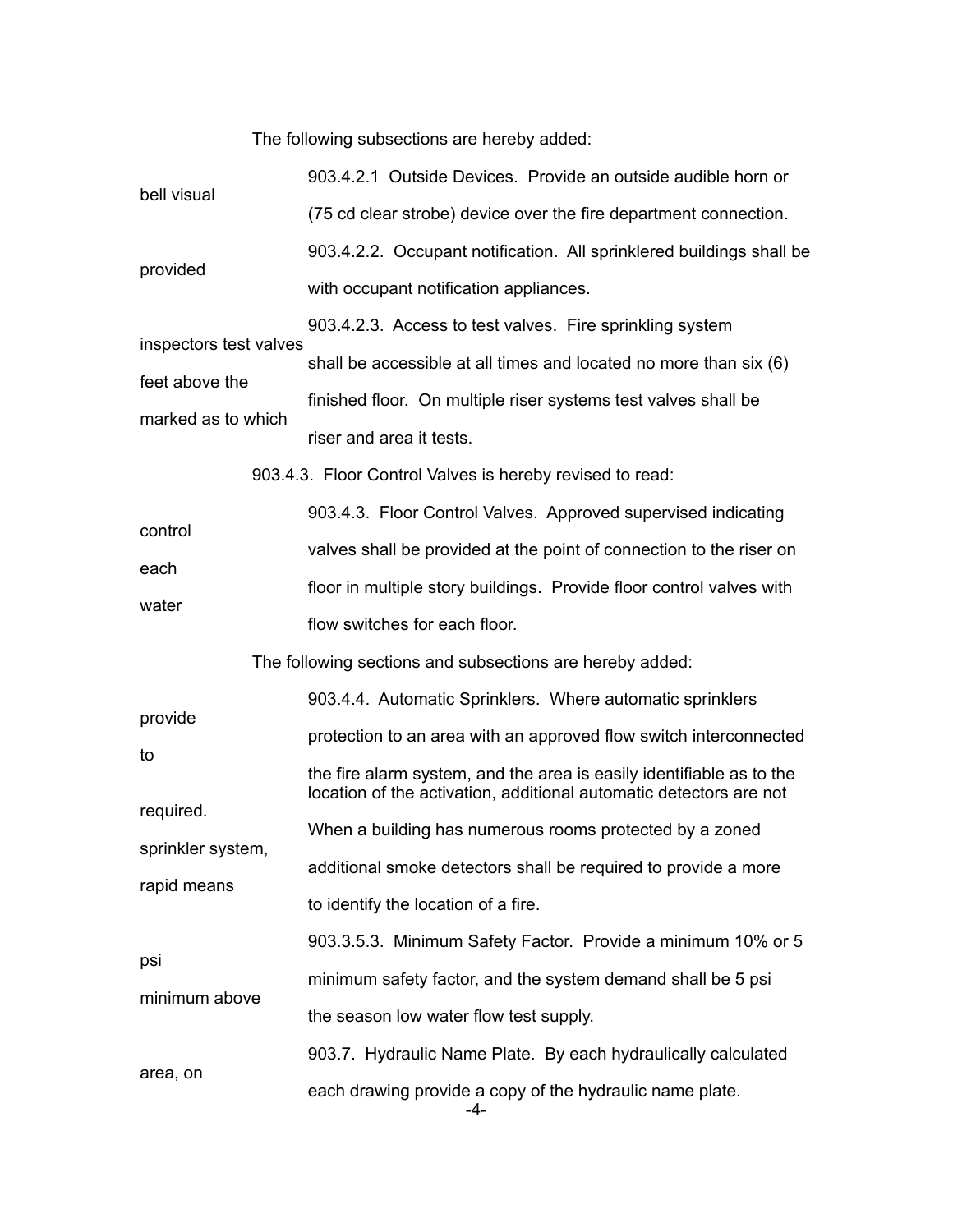903.9. Fire Pump Test Header. Provide an outside test header on fire pump installations. 903.10. Private Fire Hydrants. Fire hydrants shall be provided around the perimeter of the building in 300 feet increments. A fire hydrant shall be located within 100 feet of the fire department connection on the fire protection water supply to the building. Fire flow requirements are subject to the provisions of Termino Appendix B of the International Fire Code, 2009 Edition. 903.11. Outdoor Access. Provide an outdoor access to the sprinkler riser valve room and fire pump room. 903.12. Minimum separation of sprinkler valve room. Provide a minimum one(1) hour separation of sprinkler valve room. 903.13. Warehouse Storage Areas. In all storage areas<br>square feet and in all storage areas square feet and in all storage areas exceeding 12 feet in height, provide inside 2  $\frac{1}{2}$  inch fire hose valves with 1  $\frac{1}{2}$  inch reducer to a 1  $\frac{1}{2}$  inch connection.<br>warehouse and/or storage area.<br>Provide additional 2 1/2 inch warehouse and/or storage area. fire hose valves so that no portion of the warehouse and and or storage area is more than 120 feet maximum travel distance to a fire hose valve. Show the locations of all obstructions and/or racks on the drawing. The fire hose valves system pipings shall be: 1. A separate riser piping system. 2. The 2  $\frac{1}{2}$  inch valves shall be supplied by a minimum of 4 inch with 2 ½ inch drops to each valve. 3. Where system pressures exceed 100 psi, provide reduced pressure field adjustable type valves. 907.1.4. Fire Alarm System. A fire alarm system shall be of the<br>type except when monitoring a single sprinkler ris type except when monitoring a single sprinkler riser and control valves. The initial paragraph of 907.2. is hereby revised to read: 907.2. Where required – New Buildings and Structures. An approved fire alarm system installed in accordance with the provisions of<br>NFPA 72 shall be provided in new buildings and NFPA 72 shall be provided in new buildings and structures in accordance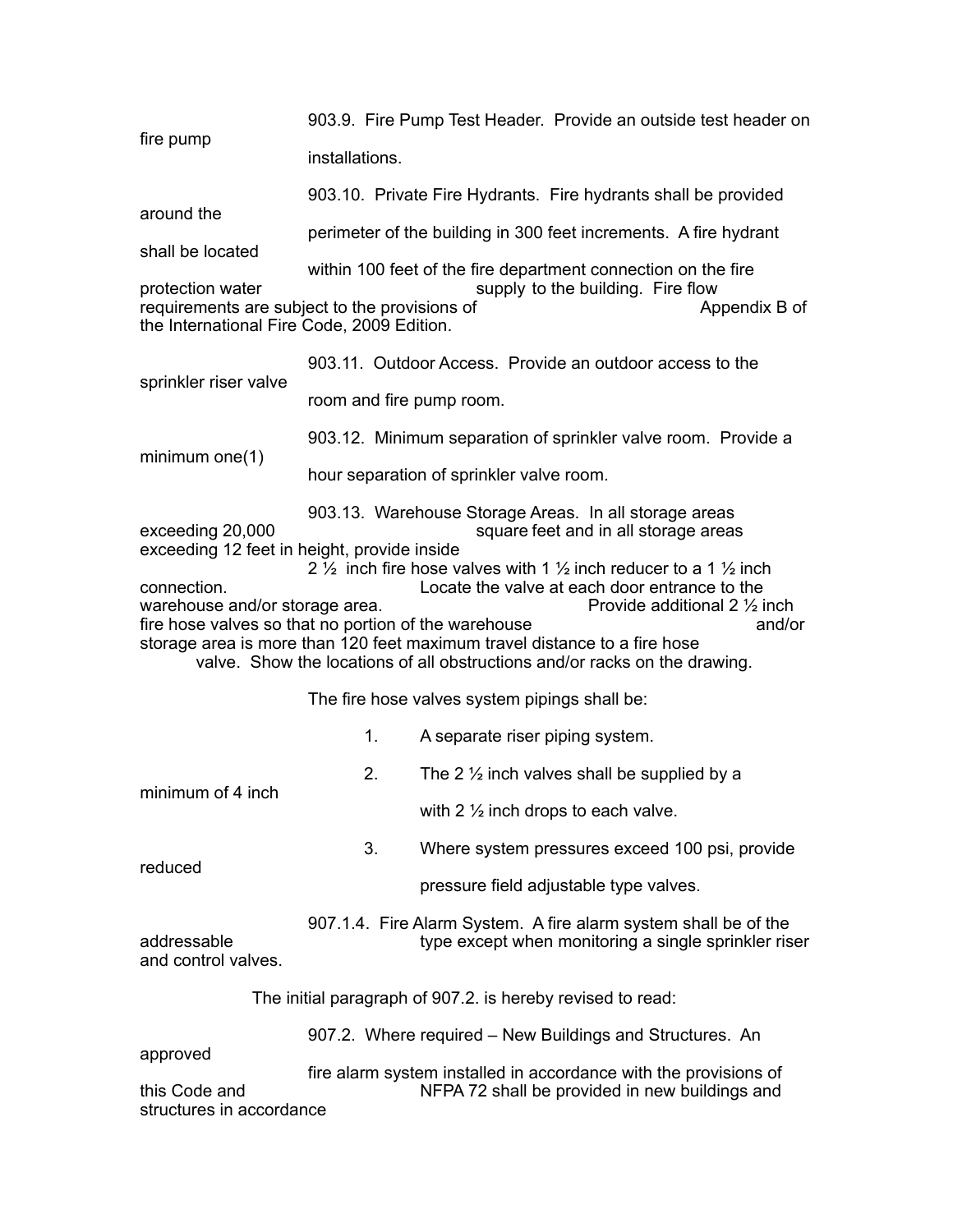|                                                                                                   | with 907.2.1 through 907.2.24, and provide occupant notification                                                                                                                                                                                                     |  |  |  |
|---------------------------------------------------------------------------------------------------|----------------------------------------------------------------------------------------------------------------------------------------------------------------------------------------------------------------------------------------------------------------------|--|--|--|
| in accordance                                                                                     | with 907.6, unless other requirements are provided by other                                                                                                                                                                                                          |  |  |  |
| sections of this                                                                                  | Code.                                                                                                                                                                                                                                                                |  |  |  |
|                                                                                                   | The following subsections are hereby added:                                                                                                                                                                                                                          |  |  |  |
| switch                                                                                            | 907.2.7.2. Multi-Tenant use. Multi-Tenant Use Group M Buildings<br>will be "ring by tenant" activated by the fire sprinkler system flow                                                                                                                              |  |  |  |
| weatherproof                                                                                      | -5-<br>for that space of automatic fire detection and shall include a<br>clear outside strobe over the entrance to each tenant space as                                                                                                                              |  |  |  |
| directed<br>minimum.                                                                              | by the fire department. All outside strobes shall be 75 candela                                                                                                                                                                                                      |  |  |  |
| automatic alarm<br>automatic<br>where                                                             | 907.2.24. Unsprinkled Buildings and Structures. An approved<br>system shall be installed in all use groups not provided with an<br>sprinkler system. Automatic smoke detection shall be used except<br>ambient conditions would result in nuisance alarm conditions. |  |  |  |
|                                                                                                   | 907.7.3.1. is hereby revised by adding the following:                                                                                                                                                                                                                |  |  |  |
| shall be<br>approved                                                                              | All fire alarm control panels or full function annunciator panels<br>installed within ten (10) feet of the main entrance, or in locations<br>by the fire department.                                                                                                 |  |  |  |
| connections                                                                                       | The following subsection is hereby added:<br>912.1.1. Fire department connections. All fire department<br>shall be 4 inch story connections with 30 degree down turn.                                                                                                |  |  |  |
|                                                                                                   | 1006.3 is hereby revised to add item 6 to read:                                                                                                                                                                                                                      |  |  |  |
| and                                                                                               | 6. All rooms containing building fire sprinkler riser(s), fire pump)s)<br>fire control panel(s).                                                                                                                                                                     |  |  |  |
| Section 2. Effective Date. This Ordinance shall be in full force and effect from<br>and after its |                                                                                                                                                                                                                                                                      |  |  |  |

passage, approval and publication in pamphlet form as provided by law.

Passed this  $17<sup>th</sup>$  day of <u>March</u>, 2015.